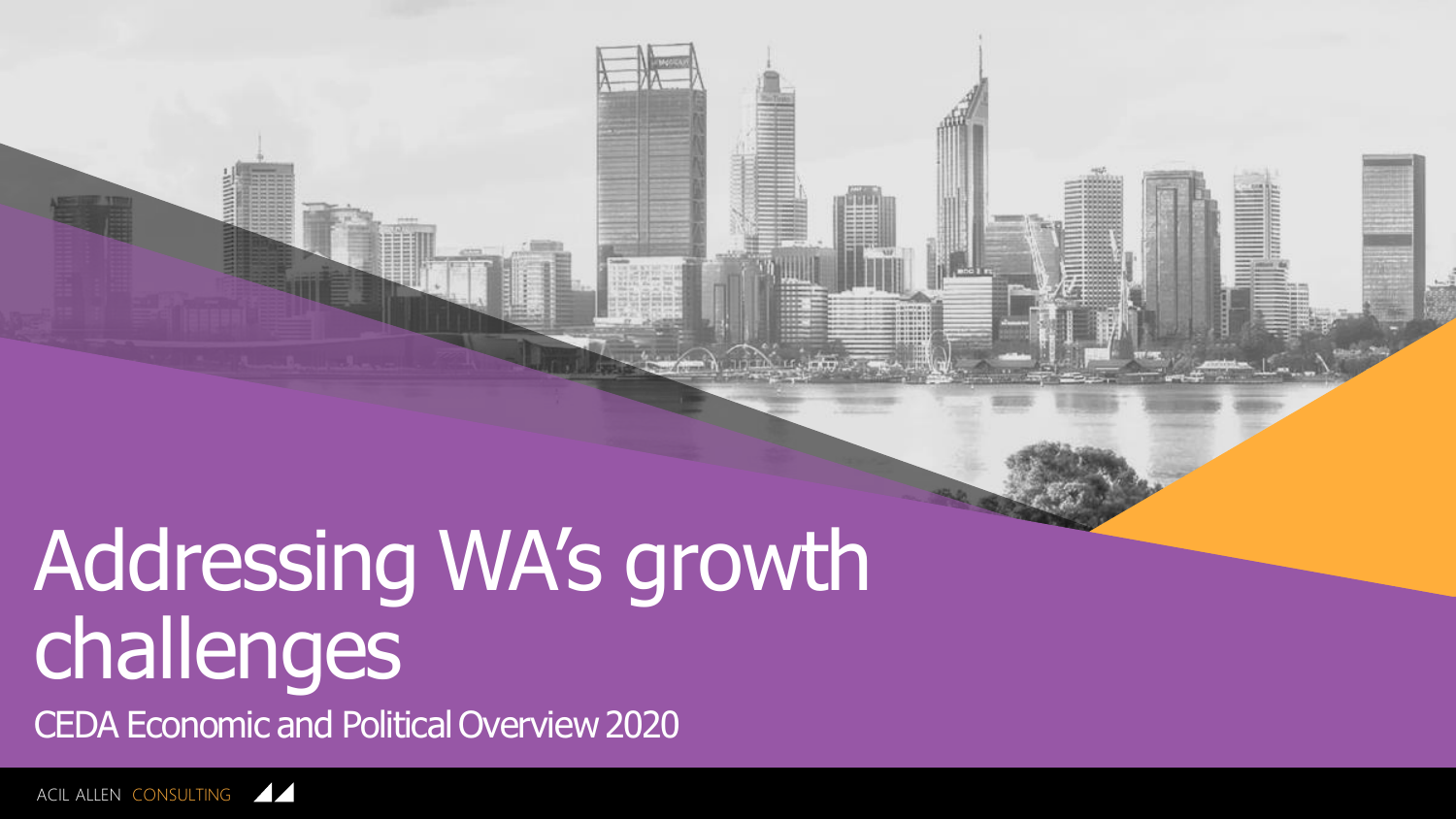

# The Internal-External Disconnect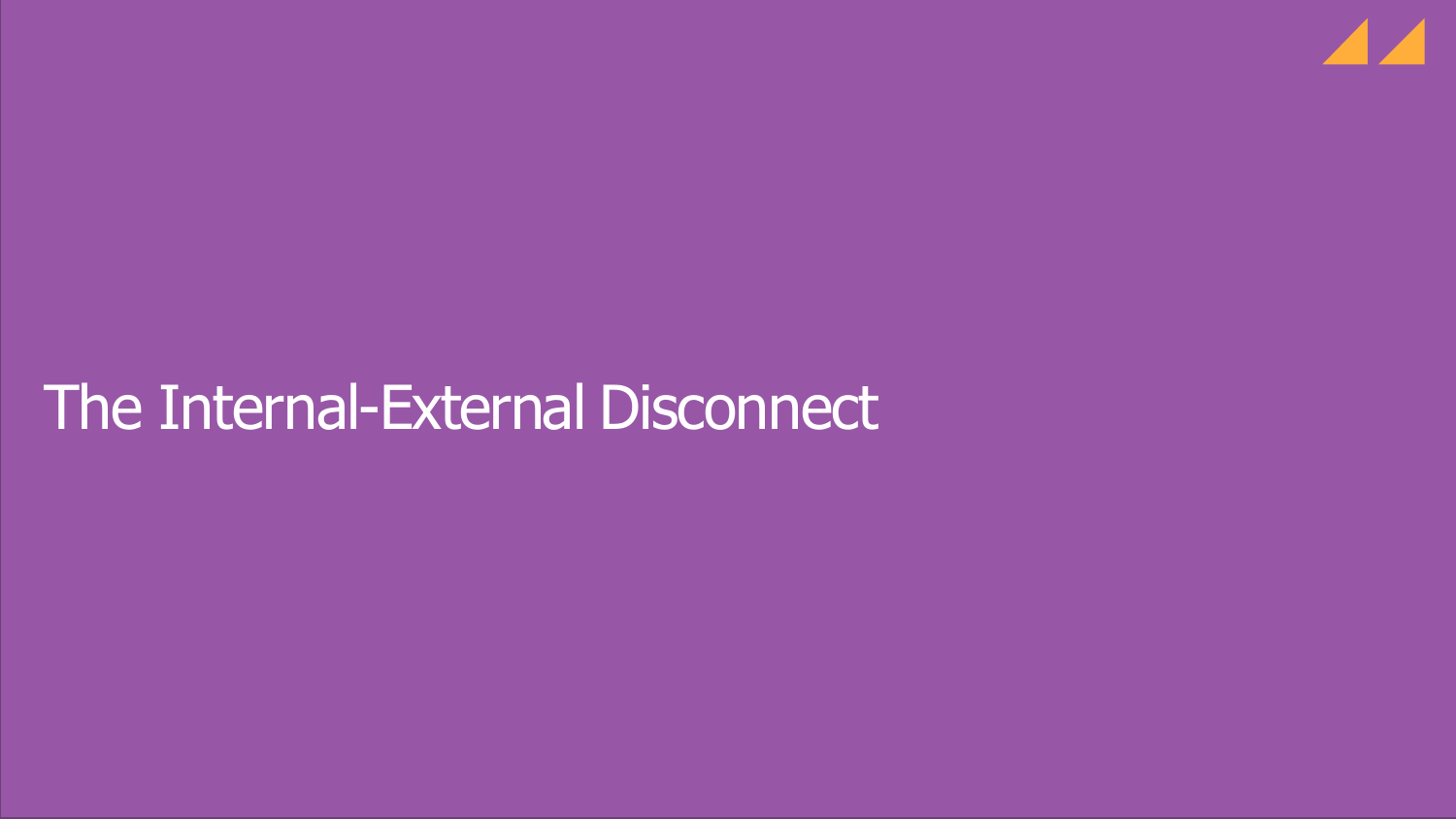### The economy is growing, but with fewer jobs





Source: ABS Cat. 5220.0, ABS Cat. 6101.0. Monthly employment converted to annual using end of financial year value.

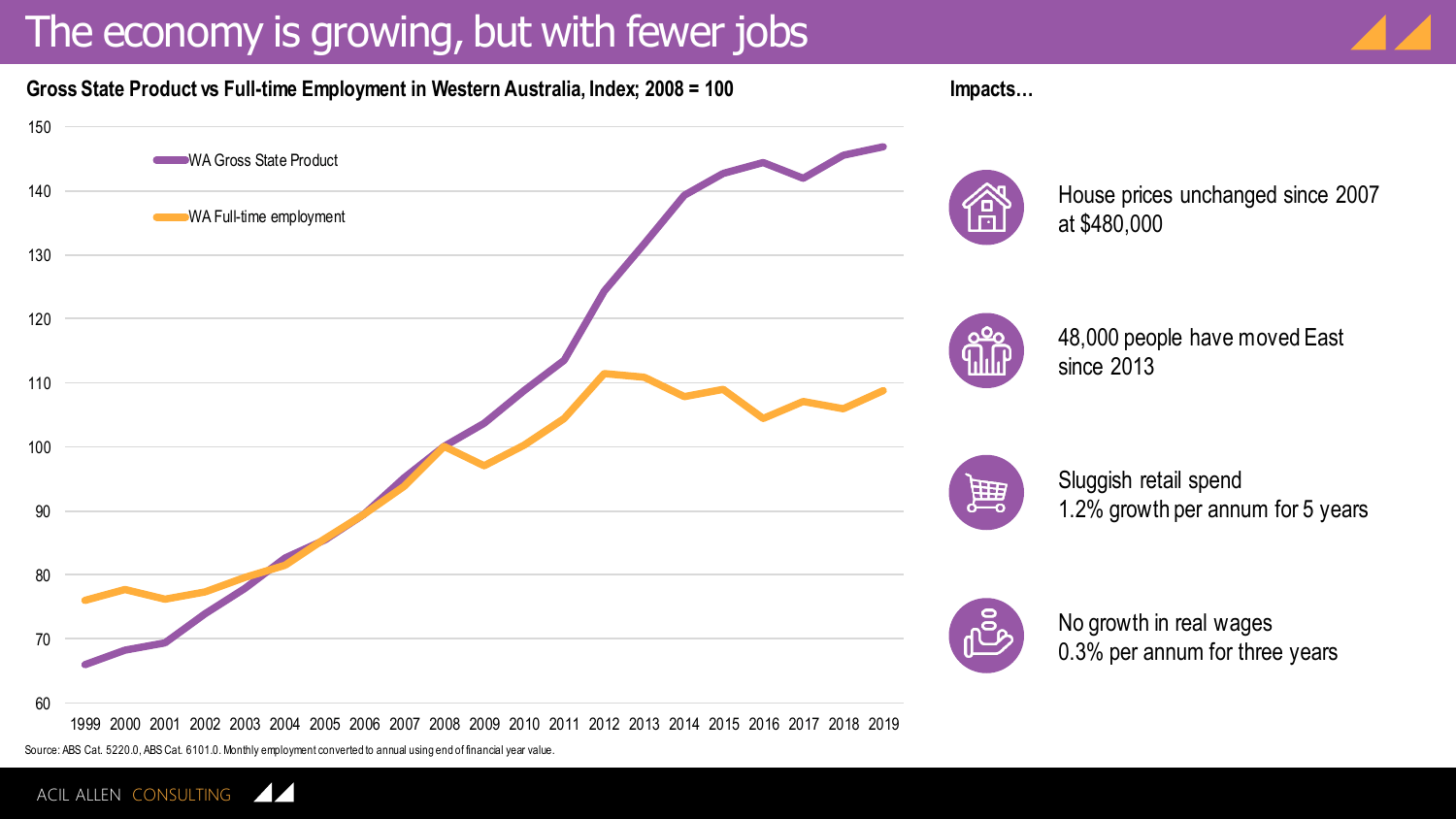#### The Commodity Cycle swings up once more





Sources:

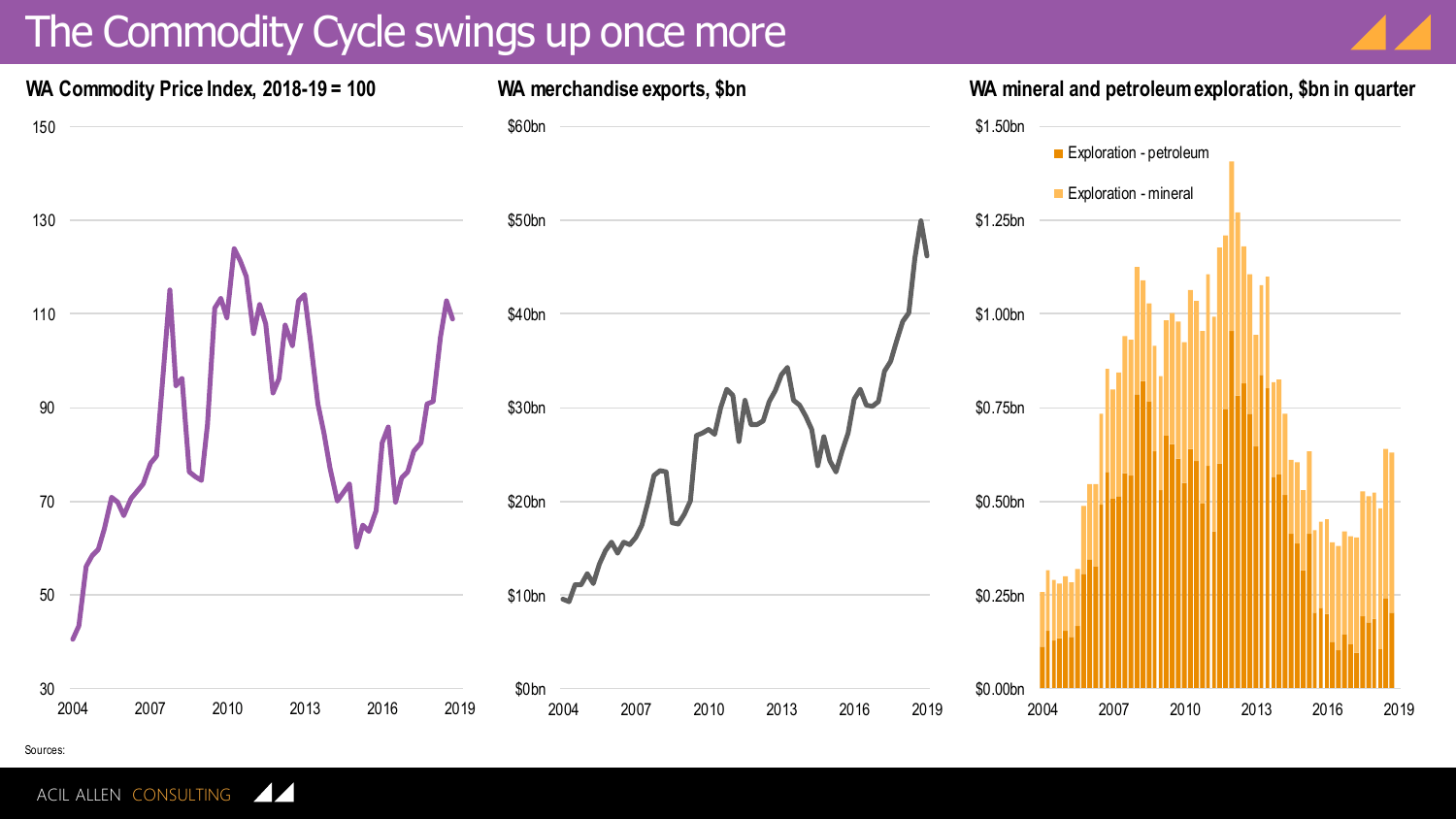

# Addressing 3 Critical Challenges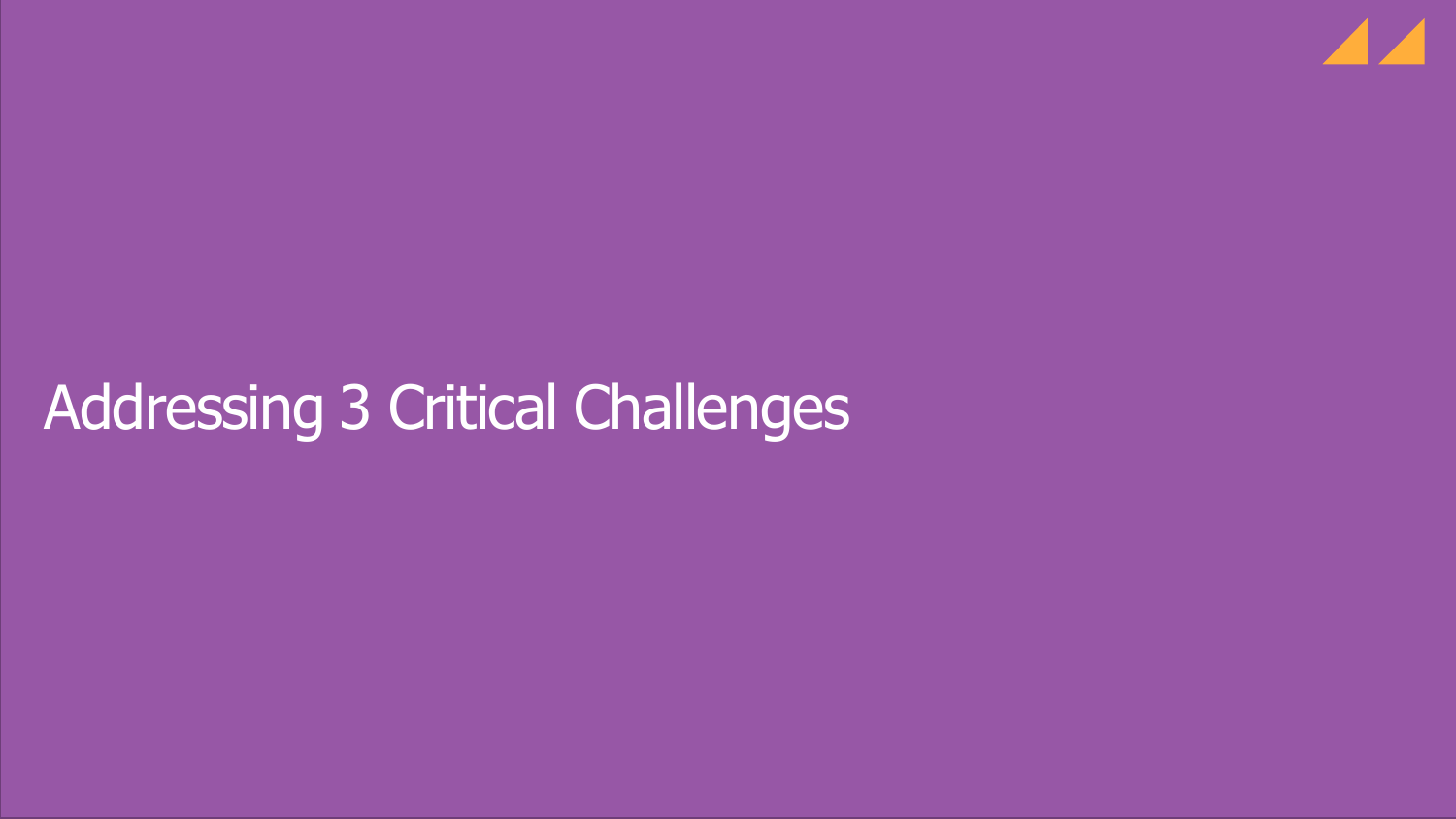## (1) The jobs challenge

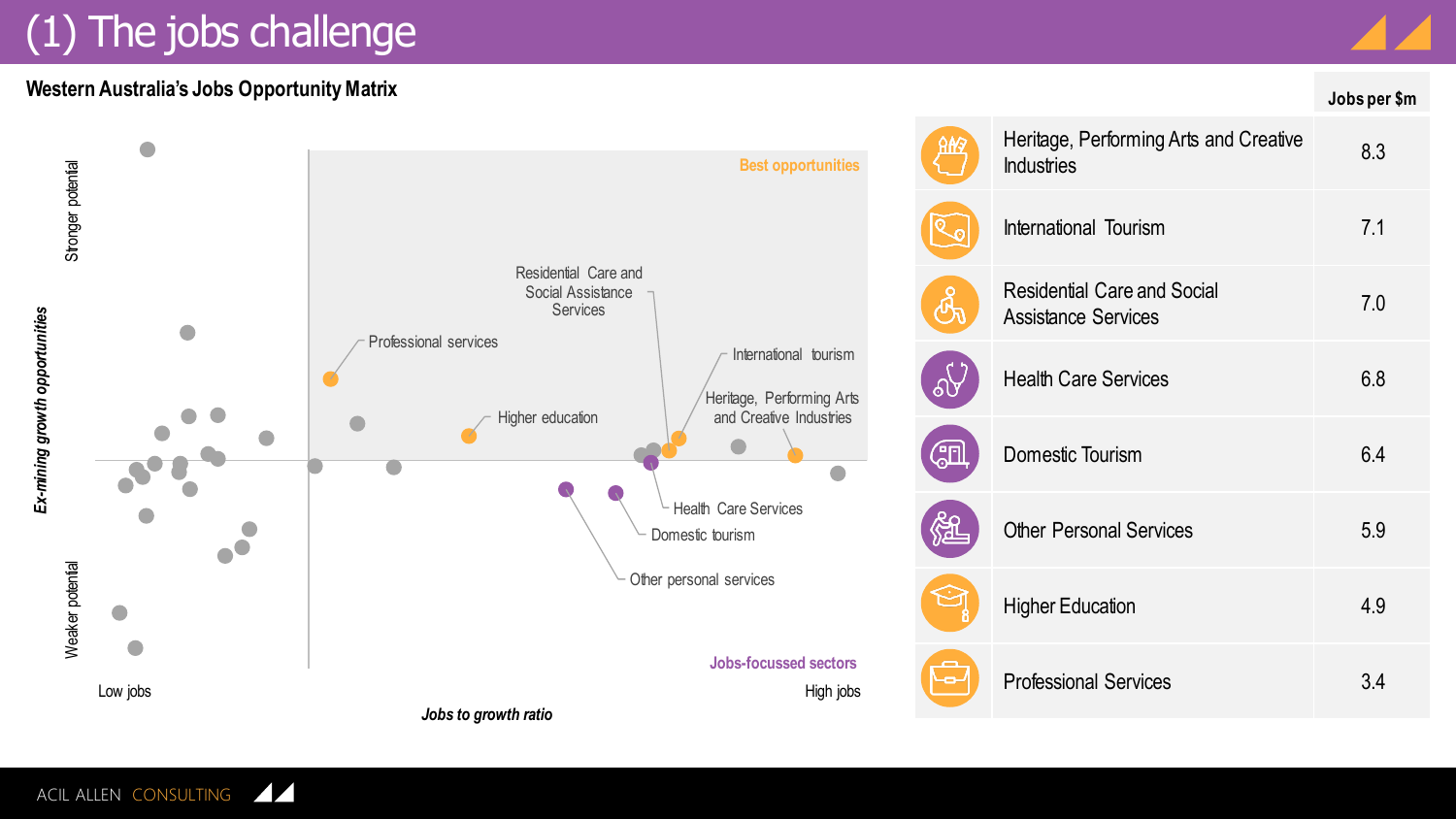### (2) The productivity challenge



#### **WA migration patterns, four quarter rolling sum, persons WA business investment, financial year total, real 2019 dollars, \$bn**



ACIL ALLEN CONSULTING  $\sqrt{2}$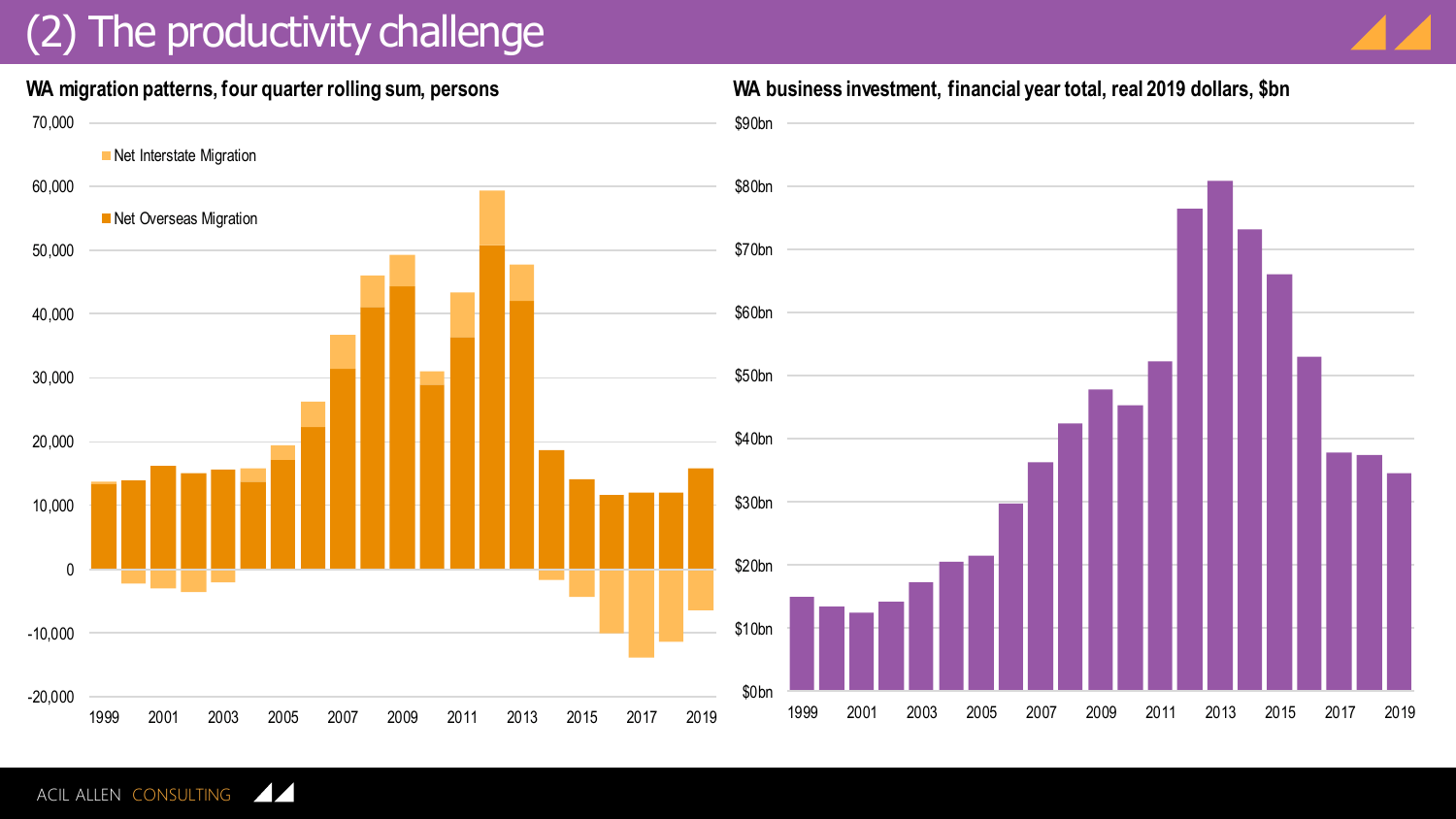### (3) The policy challenge – climate change



**Greenhouse gas emissions, WA, MT of CO2-equivalent, Actual, projected and hypothetical targets**

**WA's emissions sources (and change since 2000)**



Source: Commonwealth Department of Energy and Environment, projections for 2018 and 2019 WA emissions based on linear extrapolation of trend growth between 2010 and 2017.

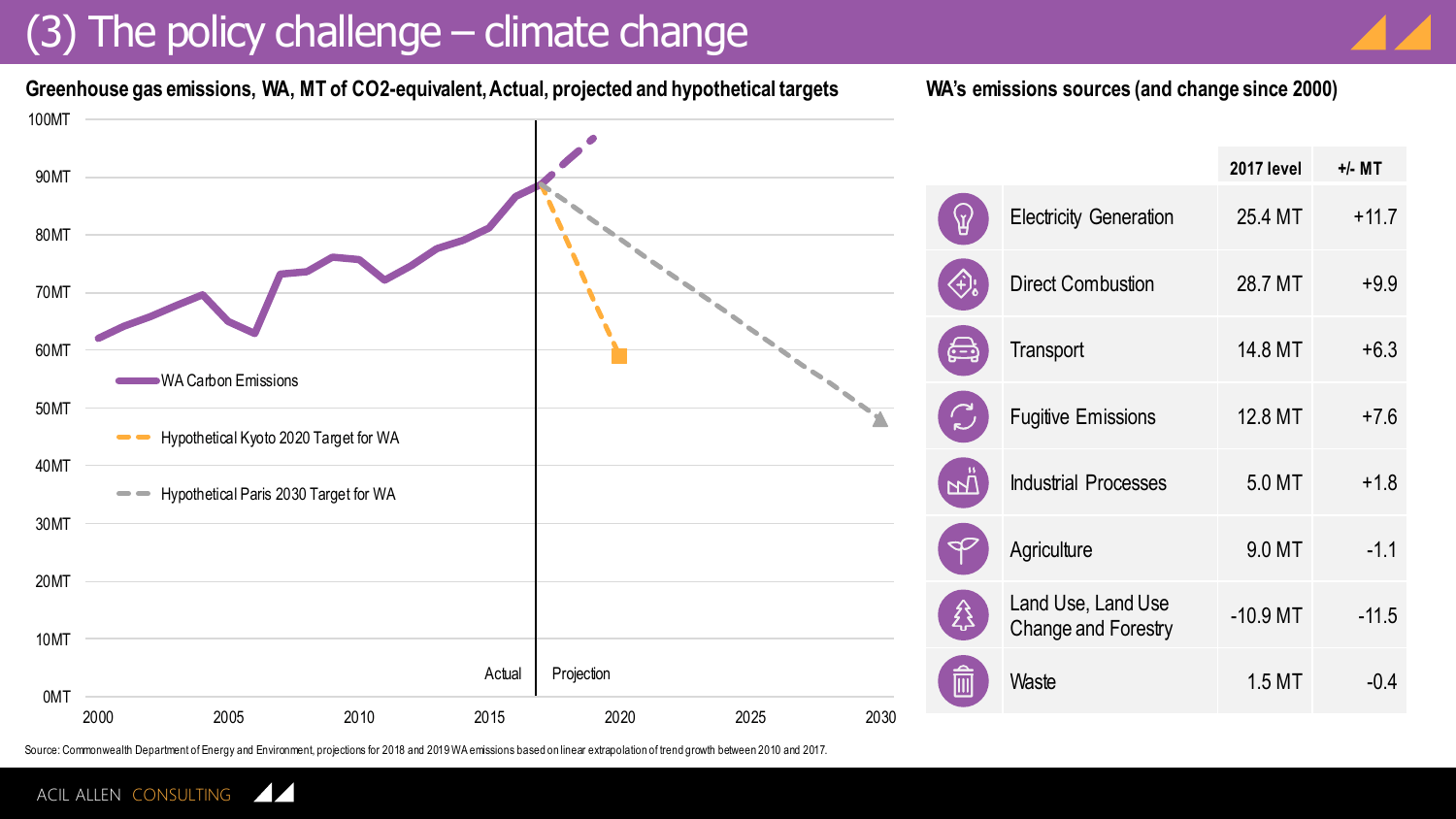

# The Growth Agenda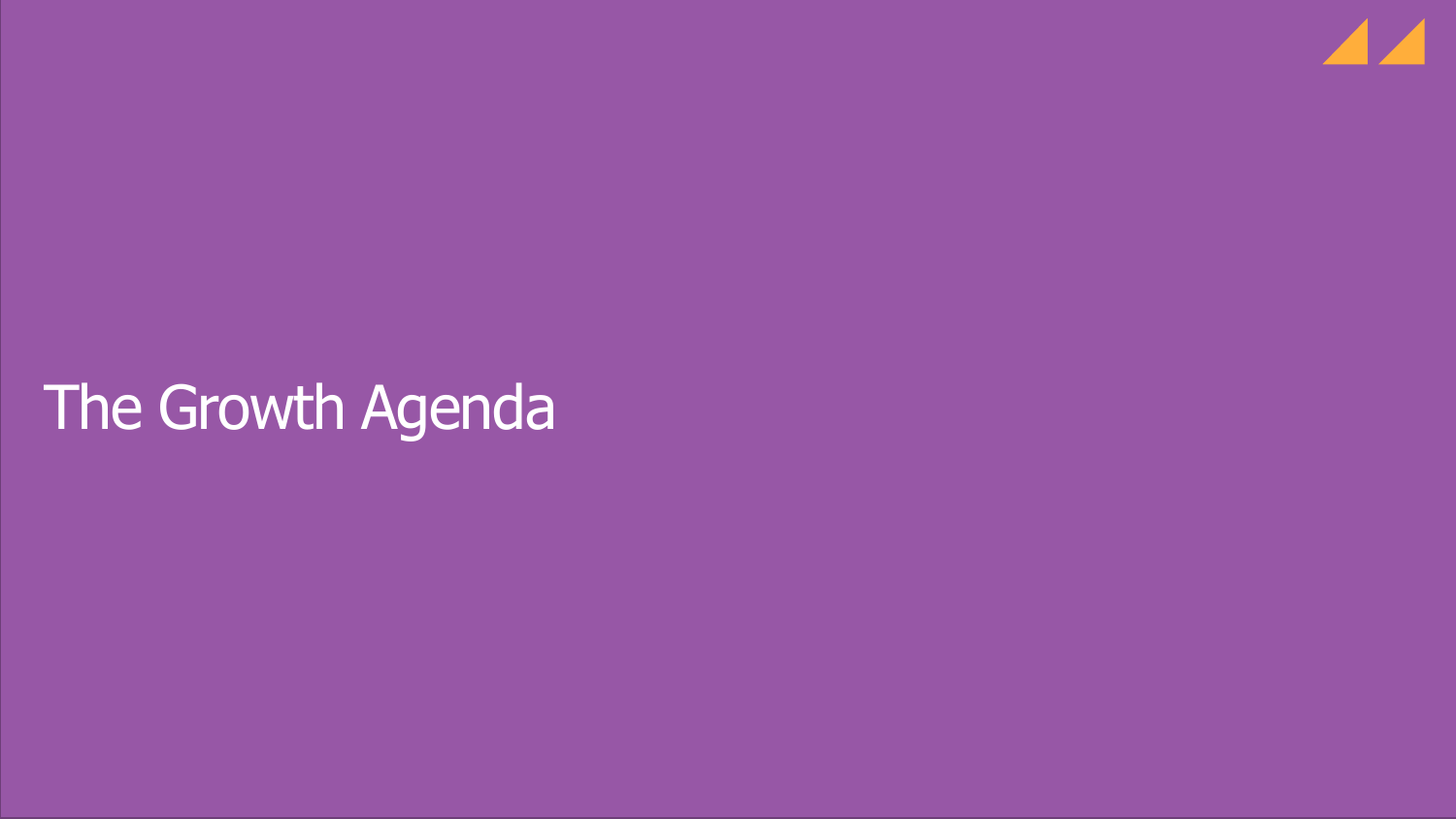#### The private sector investment outlook suggests growth



**WA's infrastructure pipeline, total projects, \$bn (end 2019)**

**WA infrastructure projects, by industry and status, \$bn (end 2019)**



Source: Filtered aggregation of Commonwealth Department of Industry Resources and Energy Quarterly, Deloitte Access Economics Investment Monitor, WA Business News BNIQ database, S&P Metals and Mining, WA State Budget

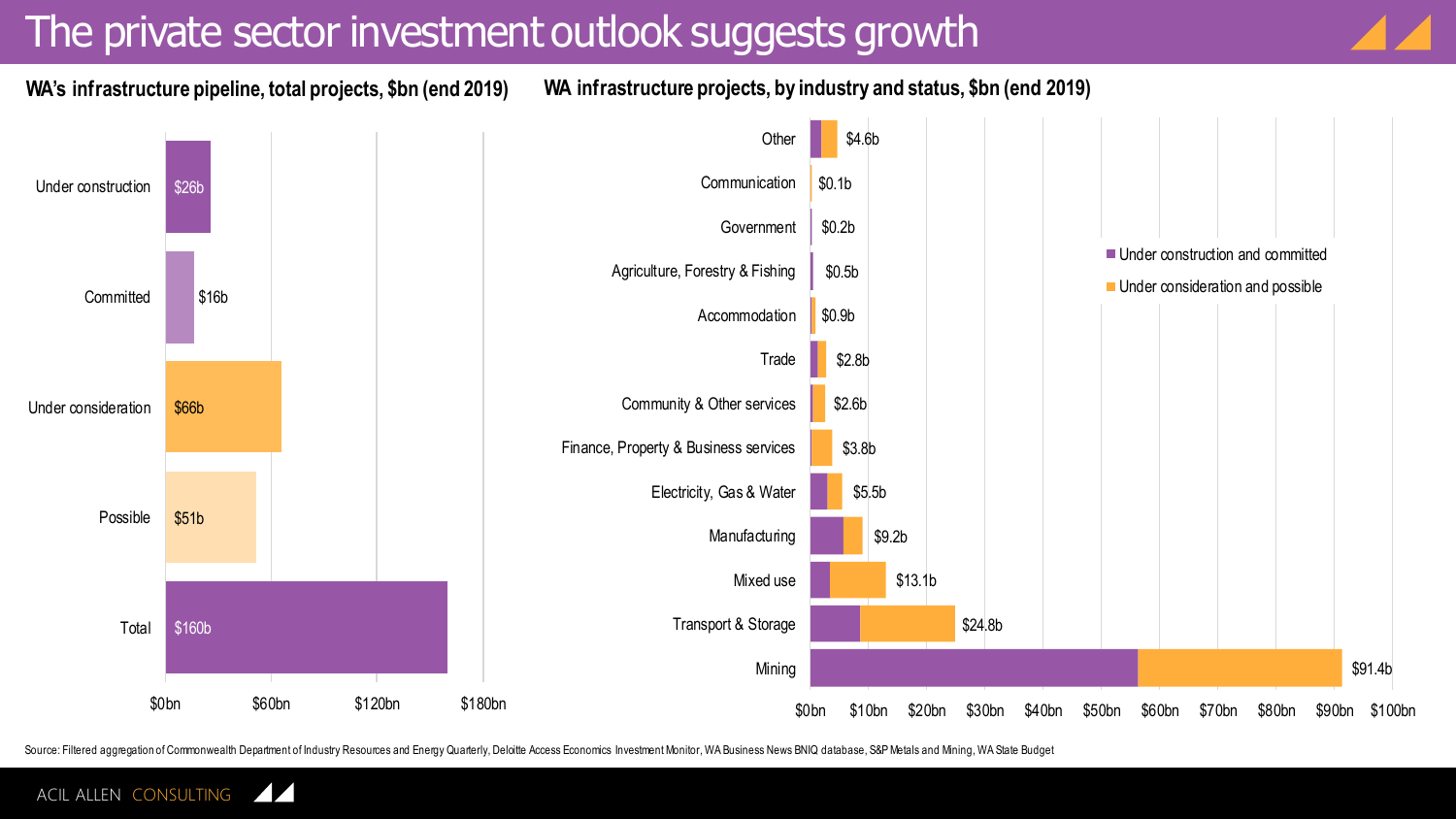### Stronger financial position provides the scope for targeted investment





#### **General Government operating balance, Actual vs projections\*, \$bn**



Source: Consecutive State Budget papers. Adjustment made to 2020 M/R to estimate trajectory of General Government net operating balance and Total Public Sector net debt prior to change to AASB 16 (Leases) to allow for comp